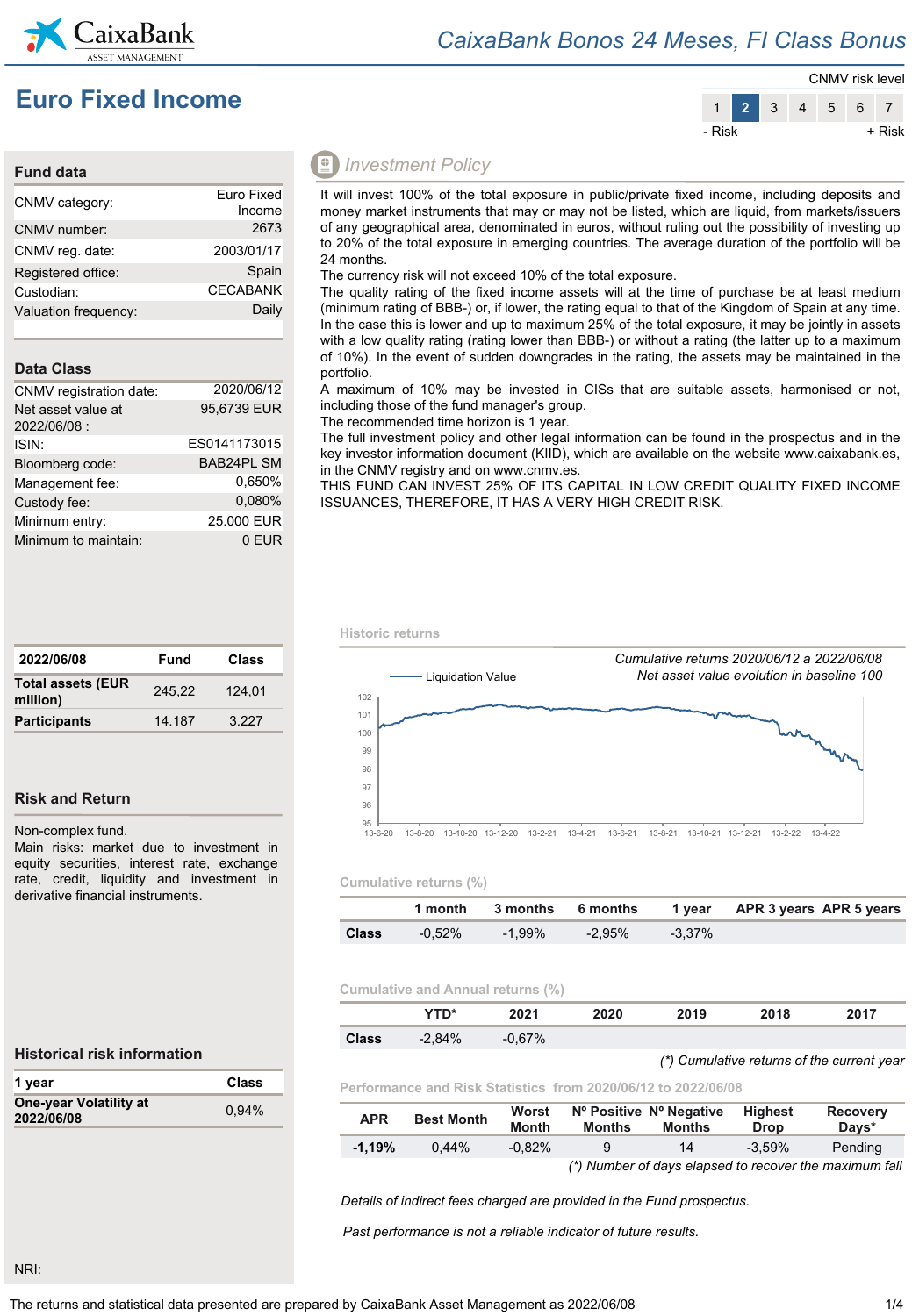

### *CaixaBank Bonos 24 Meses, FI Class Bonus*

# **Euro Fixed Income**



#### **Investment process**

The process of selecting and managing fixed income assets is based on ongoing analysis of the macroeconomic situation, and the states, bodies and entities that issues bonds and influence the market. This is a totally integrated investment process, combing topdown and bottom-up investment processes, and considering both internal ideas and eternal analysis of third parties. The key variables to manage include interest rate and credit risk. Once these risks have been determined, decisions are made on how to implement them by type of fixed income asset. The portfolio structure is designed considering criteria such as the geographic and sector distribution of the securities. Distribution by maturities, degree of subordination and rating are also considered. Actively managed fixed income funds are monitored on a daily basis. The portfolios are subsequently adjusted to reflect changes in market conditions, expectations and prices.

**Fund management team**



### *Manager comment*





*(\*)Average IRR obtained from the lowest potential performance of the bonds held in portfolio, taking into account their maturities, without the issuer effectively defaulting*

Bn.Buoni Poliennali del Tes 0.3% 15.08.23 2,91% Bn.European Union 04.11.25 2,82% Bn.European Union 0% 04.03.26 2,80%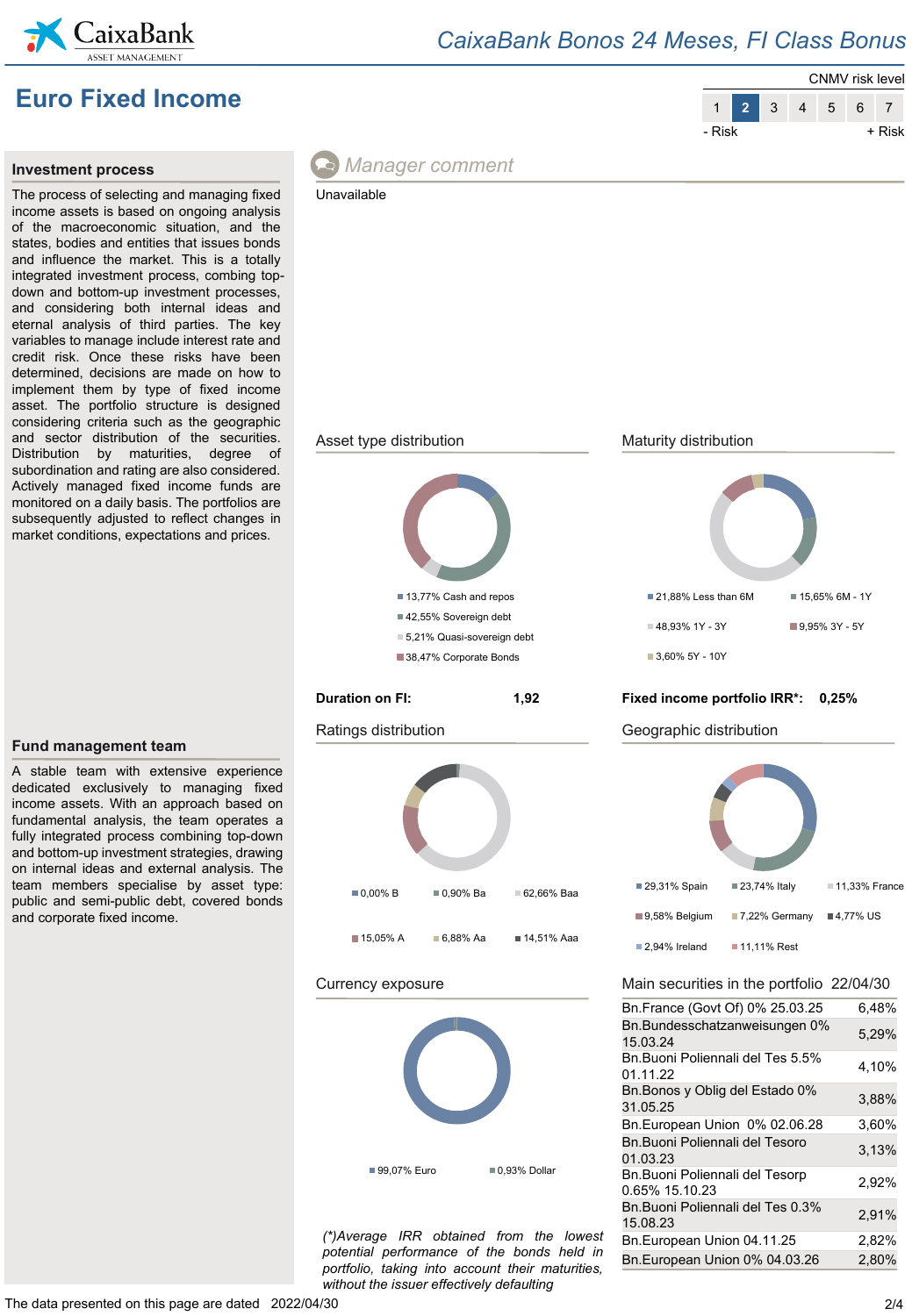

#### *Information for customers before investing*

The customer will receive: a basic prospectus or key information document for investors and latest six-month report.

#### *Information for customers after investing*

As a unit holder, the customer will receive by post, or by email on prior request, a statement showing the position of all his/her funds (once a month if transactions have been made or at year end if none have been made), a six-month report, an annual report and (on prior request) quarterly reports. The customer may expressly request not to receive these periodic reports.

#### *Customer transactions*

Customers must sign an order slip to perform a transaction. The slip serves as documentary accreditation of the order to buy or sell units or shares, placed by the unit holder with the Fund Promoter. In the case of online purchases, for all intents and purposes, inputting the password needed to perform the transaction will be treated as an order placed by the unit holder with the Fund Promoter. The customer will subsequently receive a receipt with details showing that the order has been executed.

#### *Restrictions on sale*

This product cannot be sold to US citizens or residents because it is not possible to comply with the obligation to register in that country the assets sold to its citizens.

#### *Subscription and redemption procedure*

Orders placed by a unit holder after 3:00 p.m. or on a non-trading day will be processed along with those placed on the next trading day. Fund Promoters can establish cut-off times that are different to and earlier than those generally established by the Management Company, providing the Fund Promoter duly notifies the unit holder of the cut-off times established.

# *Description of risks*

#### *Credit risk:*

Investing in fixed income assets entails credit risk vis-à-vis the issuer and/or the issue. Credit risk is the risk that the issuer cannot repay the principal and interest when these are due. Credit rating agencies rate the solvency of some issuers/fixed income issues to indicate their probable credit risk. In general, the price of a fixed income security will go down if the obligation to settle the principal or interest is not fulfilled, if the rating agencies downgrade the credit rating for the issuer or issue, or if other news affects market perception of the credit risk. Issuers and issues with high credit ratings entail low credit risk, while issuers and issues with a medium credit rating entail moderate credit risk. A high level of credit risk is assumed if no rating is required for issuers of fixed income securities or if issuers or issues with a low credit rating are selected.

#### *Risk of investment in emerging countries:*

Investments in emerging countries may be more volatile than those in developed markets. Some of these countries may have relatively unstable governments, economies based on a limited number of industries, and securities markets on which few securities are traded. The risk of assets being nationalised or expropriated, and economic, political and social instability, are greater in emerging markets than in developed markets. Securities markets in emerging countries tend to have far lower trading volumes than a developed market, leading to a lack of liquidity and high price volatility.

#### *Market risk:*

Market risk is a general risk that results from investing in any type of asset. Asset prices depend especially on the status of the financial markets, and the issuer's economic performance, which, in turn, is affected by the general state of the global economy and economic and political circumstances in each country. In particular, investments carry the following risks:

#### •*Market risk for investment in equities:*

Deriving from fluctuations in the price of equities. The equities market is generally highly volatile and therefore the price of equities can fluctuate widely.

#### •*Interest rate risk:*

Variations or fluctuations in interest rates affect the price of fixed income assets. Increases in interest rates generally exert downward pressure on the price of these assets, while decreases in rates push up their price. The sensitivity of fixed income security prices to fluctuations in interest rates is greater the longer the security's term to maturity.

#### •*Exchange rate risk:*

Investing in assets in currencies other than the reference currency of the holding entails a risk stemming from fluctuations in exchange rates.

#### *Sector or geographical concentration risk:*

Concentrating a major part of investments in a single country or limited number of countries could involve assuming the risk of economic, political and social conditions in these countries having a significant impact on the returns on investment. Equally, the performance of a fund that concentrates investments in one economic sector or in a limited number of sectors will be closely linked to the performance of the companies in these sectors. Companies in the same sector often face the same hurdles, problems and regulatory burdens and, therefore, the price of their securities could fluctuate in a similar and more parallel manner to these or other market conditions. Consequently, concentration means that fluctuations in the prices of the assets in which investments have been made have a greater impact on the performance of the holding than if a more diversified portfolio is held.